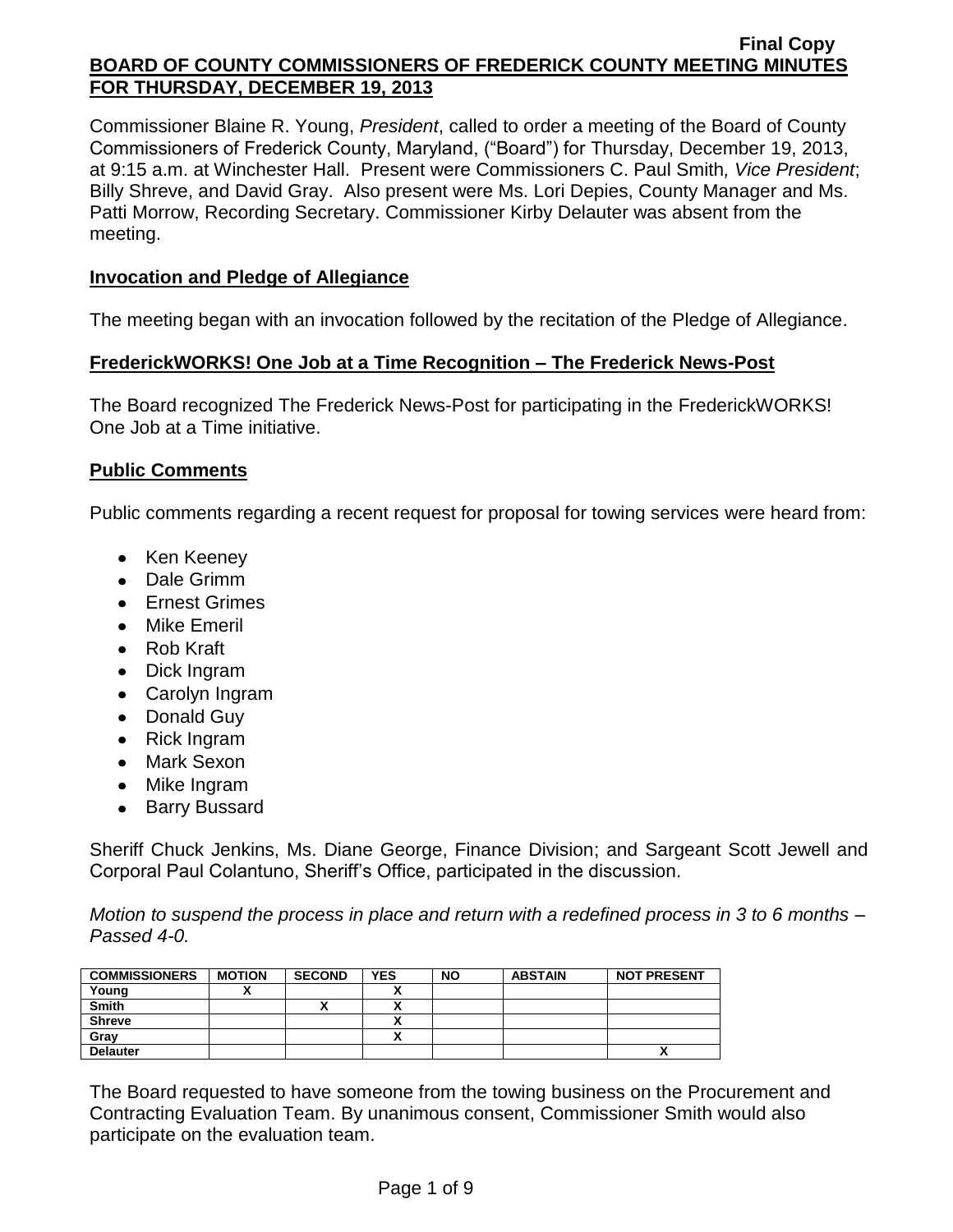### **Commissioner Comments**

Comments were provided by Commissioners Young, Smith and Gray.

### **Update of Board of County Commissioners' Administrative Actions – Commissioner Blaine R. Young and Lori Depies, Office of the County Manager**

Commissioner Young briefed the public on the Board's recent administrative actions.

### **Approval of Minutes**

The minutes for events of November 7 – 14, November 19, November 21 and December 5, were approved by unanimous consent.

### **PUBLIC COMMENTS**

John Gretz

# **CONSENT AGENDA**

The following items were considered on the consent agenda:

- Purchasing Memo #14-075 Dental Insurance Plans for Frederick County Government Employees
- FY 2015 State Criminal Alien Assistance Program Grant and Budget Transfer (Purchase - Additional Security Cameras for the Detention Center from Justice Benefits, Inc. (JBI) (Piggyback Contract))
- FFY 2014 Medicare Improvements for Patients and Providers Act (MIPPA) Grant and Subsequent Budget Transfers
- FFY 2013 State Homeland Security Program Competitive Emergency Medical Services Grant Application and Subsequent Budget Transfer(s)
- Maryland Smart Energy Communities Year 2 Grant Program Application and Subsequent Budget Transfer

*Motion to approve the consent agenda as presented – Passed 4-0.*

| <b>COMMISSIONERS</b> | <b>MOTION</b> | <b>SECOND</b> | <b>YES</b> | <b>NO</b> | <b>ABSTAIN</b> | <b>NOT PRESENT</b> |
|----------------------|---------------|---------------|------------|-----------|----------------|--------------------|
| Young                |               |               |            |           |                |                    |
| <b>Smith</b>         |               |               |            |           |                |                    |
| <b>Shreve</b>        |               |               |            |           |                |                    |
| Grav                 |               | "             |            |           |                |                    |
| <b>Delauter</b>      |               |               |            |           |                | ↗                  |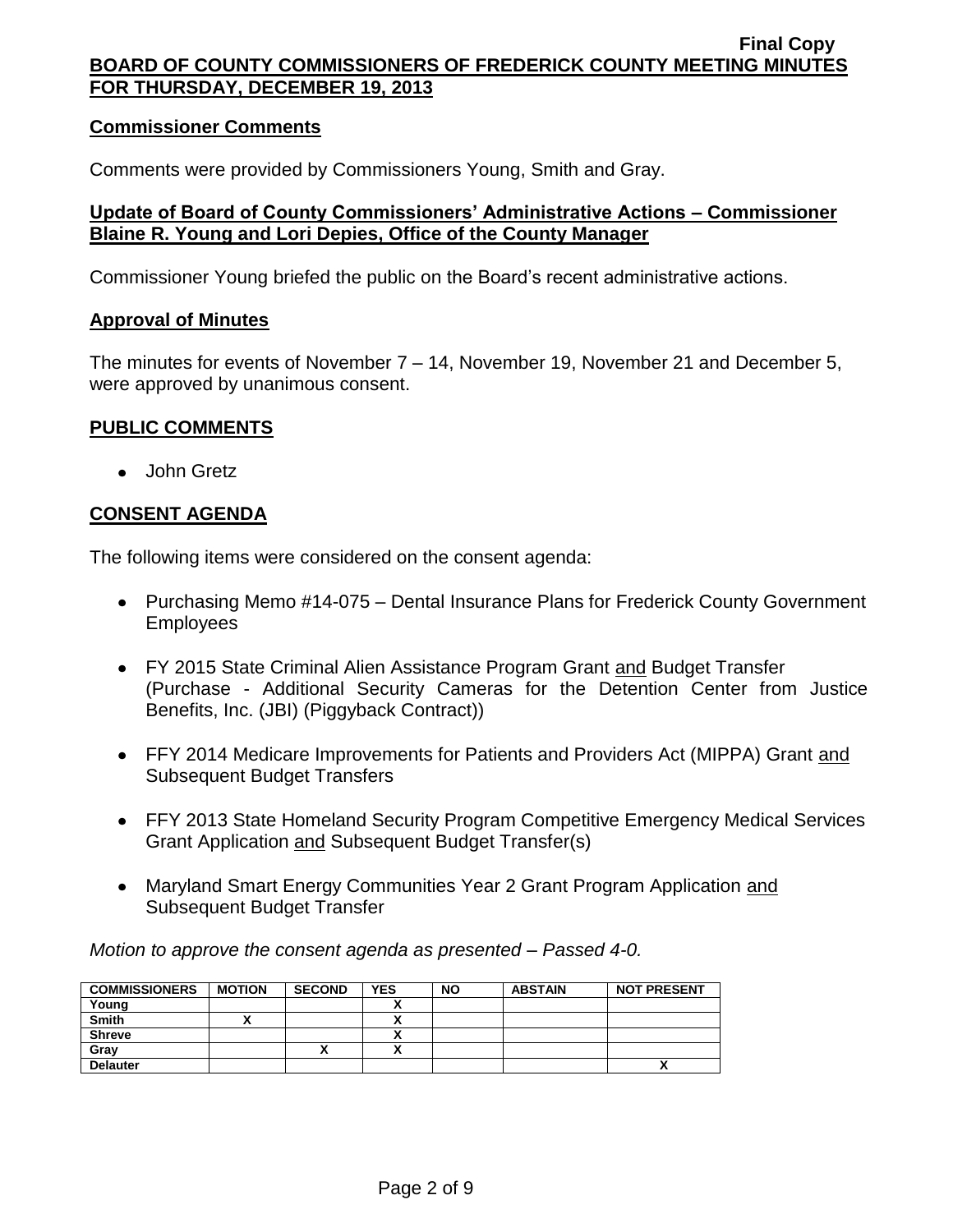### **WORKSESSION**

# **Frederick County Boards and Commissions – Joyce Grossnickle, Office of the County Manager**

Commission on Aging

There were no public comments.

*Motion to extend Ms. RaeAnn Butler's term for one-year as a non-voting member did not receive a second.*

| <b>COMMISSIONERS</b> | <b>MOTION</b> | <b>SECOND</b> | <b>YES</b> | <b>NO</b> | <b>ABSTAIN</b> | <b>NOT PRESENT</b> |
|----------------------|---------------|---------------|------------|-----------|----------------|--------------------|
| Young                |               |               |            |           |                |                    |
| <b>Smith</b>         |               |               |            |           |                |                    |
| <b>Shreve</b>        |               |               |            |           |                |                    |
| Gray                 |               |               |            |           |                |                    |
| <b>Delauter</b>      |               |               |            |           |                | Λ                  |

### **Metropolitan Washington Council of Governments (WashCOG)**

There were no public comments.

*Motion to approve the WashCOG policy boards/committees for 2014 as presented – Passed 4-0.*

| <b>COMMISSIONERS</b> | <b>MOTION</b> | <b>SECOND</b> | <b>YES</b> | <b>NO</b> | <b>ABSTAIN</b> | <b>NOT PRESENT</b> |
|----------------------|---------------|---------------|------------|-----------|----------------|--------------------|
| Young                |               |               |            |           |                |                    |
| <b>Smith</b>         |               |               | ^          |           |                |                    |
| <b>Shreve</b>        |               |               | ~          |           |                |                    |
| Gray                 |               |               |            |           |                |                    |
| <b>Delauter</b>      |               |               |            |           |                | ,,                 |

It was noted that a staff representative would attend the Air Quality meetings when Commissioner Gray was not able to attend.

### **FY 2014 Installment Purchase Program (IPP) – Request for Public Hearing – Anne Bradley, Community Development Division**

Ms. Bradley briefed the Board on the applications for the FY 2014 IPP. Ms. Bradley recommended limiting the applications for public hearing to 18 due to funding limitations. Following the public hearing, bids would be requested from applicants and offers would be made based on the bid ratio.

There were no public comments.

*Motion to forward the top 18 ranked properties to public hearing – Passed 4-0.*

| <b>COMMISSIONERS</b> | <b>MOTION</b> | <b>SECOND</b> | <b>YES</b> | <b>NO</b> | <b>ABSTAIN</b> | <b>NOT PRESENT</b> |
|----------------------|---------------|---------------|------------|-----------|----------------|--------------------|
| Young                |               |               |            |           |                |                    |
| <b>Smith</b>         |               | ,,            |            |           |                |                    |
| <b>Shreve</b>        |               |               |            |           |                |                    |
| Grav                 |               |               |            |           |                |                    |
| <b>Delauter</b>      |               |               |            |           |                |                    |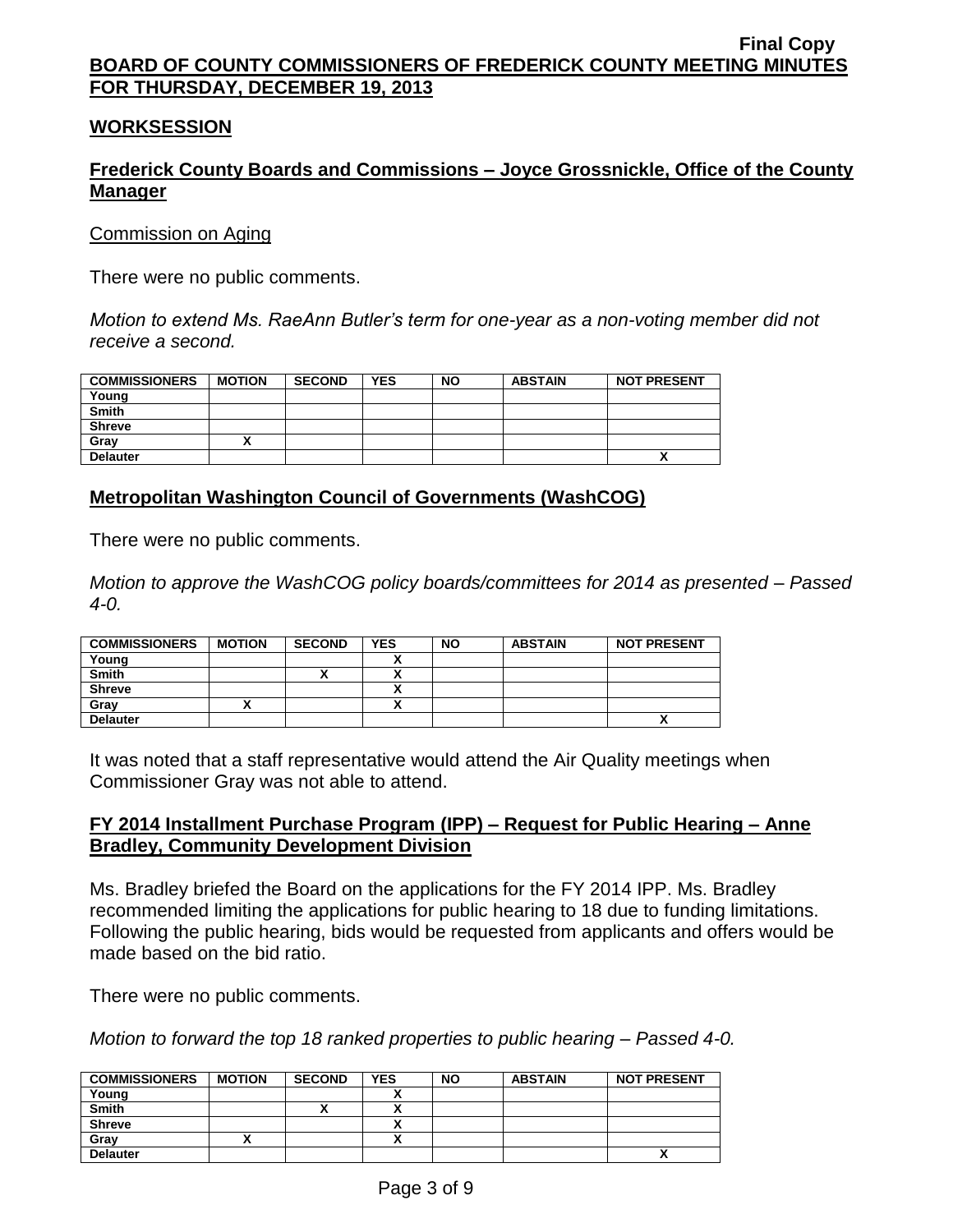# **The City of Frederick (City) Annexation – Bowersox Property – John Dimitriou, Community Development Division**

Mr. Dimitriou presented the request from the City regarding the Bowersox annexation of approximately 6.13 acres of land into the City.

Ms. Gabrielle Dunn, City, commented on the annexation.

There were no public comments.

*Motion to find the allowable land use and density between the City's Mixed Use (MU) -1 zone and the county's Agricultural (A) zone substantially different and to grant express approval for development to proceed within five years of the date of the municipal approval – Passed 4-0.*

| <b>COMMISSIONERS</b> | <b>MOTION</b> | <b>SECOND</b> | <b>YES</b> | <b>NO</b> | <b>ABSTAIN</b> | <b>NOT PRESENT</b> |
|----------------------|---------------|---------------|------------|-----------|----------------|--------------------|
| Young                |               |               |            |           |                |                    |
| <b>Smith</b>         |               |               | Δ          |           |                |                    |
| <b>Shreve</b>        |               |               | ٠.<br>Λ    |           |                |                    |
| Grav                 |               |               | ٠.<br>^    |           |                |                    |
| <b>Delauter</b>      |               |               |            |           |                |                    |

# **The City of Frederick (City) Annexation – Bartgis/Lassick-Rallas Properties – John Dimitriou, Community Development Division**

Mr. Dimitriou presented the request from the City regarding the Bartgis/Lassick-Rallas annexation of approximately 48.8 acres of land into the City.

Ms. Gabrielle Dunn, City, commented on the annexation.

There were no public comments.

*Motion to find the allowable land use and density between the City's Residential (R) 8 zone and the County's A zone are substantially different and to grant express approval for the development to proceed within five years of the date of the municipal approval – Passed 3-1.*

| <b>COMMISSIONERS</b> | <b>MOTION</b> | <b>SECOND</b>            | <b>YES</b> | <b>NO</b> | <b>ABSTAIN</b> | <b>NOT PRESENT</b> |
|----------------------|---------------|--------------------------|------------|-----------|----------------|--------------------|
| Young                |               |                          |            |           |                |                    |
| <b>Smith</b>         |               |                          |            |           |                |                    |
| <b>Shreve</b>        |               | $\overline{\phantom{a}}$ | ^          |           |                |                    |
| Gray                 |               |                          |            | ^         |                |                    |
| <b>Delauter</b>      |               |                          |            |           |                | ^                  |

# **ADMINISTRATIVE BUSINESS**

# **Emergency Operations Center (EOC)/ 9-1-1 Back-up Relocation to the Public Safety Training Facility (PSTF) and Attached Budget Transfer– Chuck Nipe, Public Works Division and Jack Markey, Emergency Management Division**

Mr. Markey and Mr. Nipe presented the request to relocate the EOC and the Back-up 9-1-1 Center from Montevue Lane to the PSTF.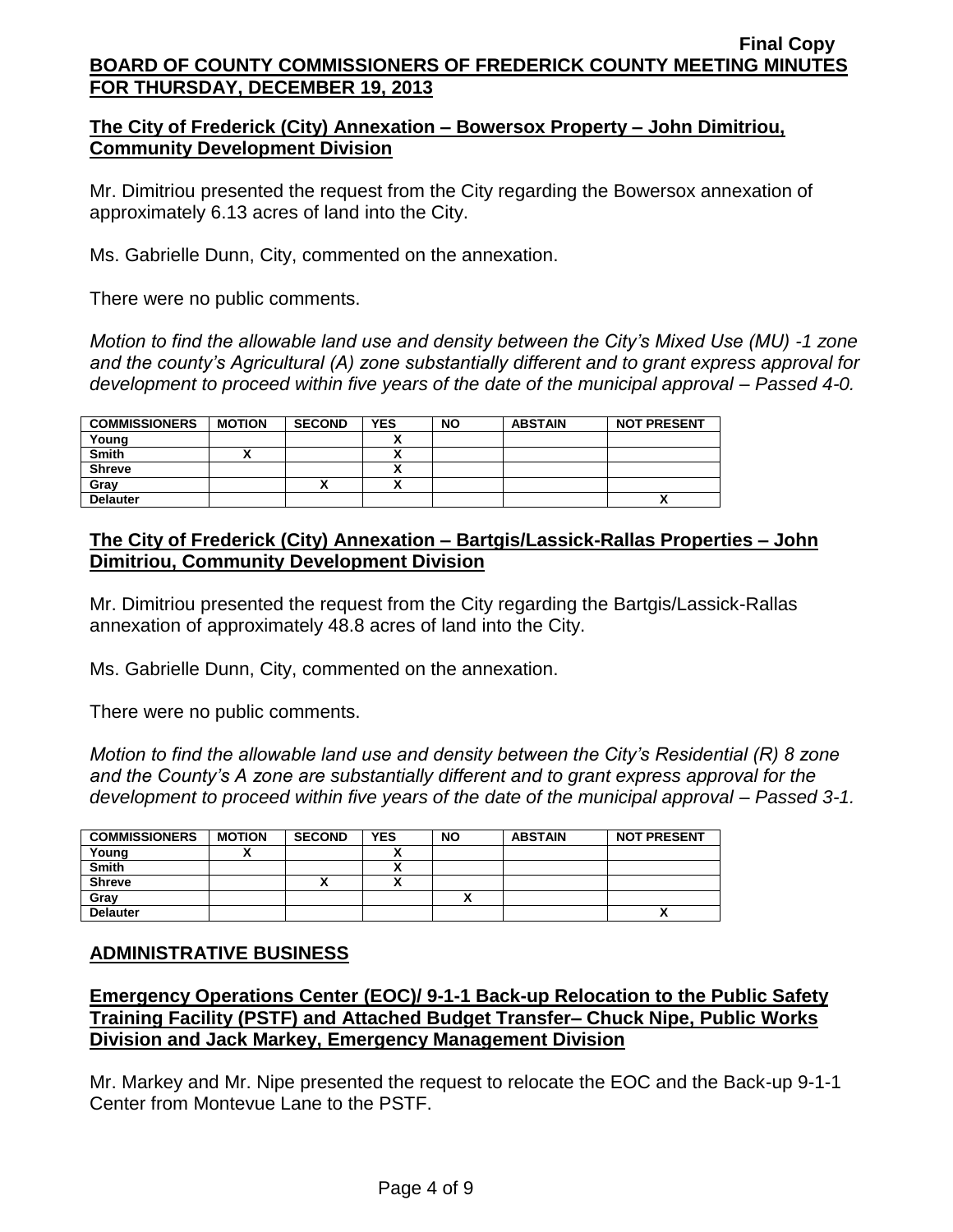*Motion to approve 2.95 million dollars in FY 2014 to commence infrastructure improvements required for the relocation project and the associated budget transfer, also approval for an additional 1.75 million dollars which would be required in FY 2015 to complete it – Passed 4-0.*

| <b>COMMISSIONERS</b> | <b>MOTION</b> | <b>SECOND</b> | <b>YES</b> | <b>NO</b> | <b>ABSTAIN</b> | <b>NOT PRESENT</b> |
|----------------------|---------------|---------------|------------|-----------|----------------|--------------------|
| Young                |               |               |            |           |                |                    |
| <b>Smith</b>         |               |               |            |           |                |                    |
| <b>Shreve</b>        |               |               |            |           |                |                    |
| Grav                 |               |               |            |           |                |                    |
| <b>Delauter</b>      |               |               |            |           |                |                    |

# **Bid Awards – Diane George, Finance Division**

- Purchasing Memo #14-078 Replacement of Bridge Over Lake Linganore and Budget Transfer
- Purchasing Memo #14-079 Utility Relocation Work for MD 85 Short Term **Improvements**
- Purchasing Memo #14-080 Relocation of County Radio System

*Motion to approve Purchasing Memos #14-078, #14-079, and #14-080, as presented – Passed 4-0.*

| <b>COMMISSIONERS</b> | <b>MOTION</b> | <b>SECOND</b> | <b>YES</b> | <b>NO</b> | <b>ABSTAIN</b> | <b>NOT PRESENT</b> |
|----------------------|---------------|---------------|------------|-----------|----------------|--------------------|
| Young                |               |               |            |           |                |                    |
| <b>Smith</b>         |               |               | $\cdot$    |           |                |                    |
| <b>Shreve</b>        |               |               | v          |           |                |                    |
| Grav                 |               |               | ^          |           |                |                    |
| <b>Delauter</b>      |               |               |            |           |                | Λ                  |

# **Encroachment Agreement – Center at Monocacy Lot 15 – Beth Ramacciotti, Utilities and Solid Waste Management Division**

Ms. Ramacciotti presented the agreement that would allow for the construction of a storm drainage pipe and private water line in a public water and sewer easement.

*Motion to approve the execution of the agreement as presented – Passed 4-0.*

| <b>COMMISSIONERS</b> | <b>MOTION</b> | <b>SECOND</b> | <b>YES</b> | <b>NO</b> | <b>ABSTAIN</b> | <b>NOT PRESENT</b> |
|----------------------|---------------|---------------|------------|-----------|----------------|--------------------|
| Young                |               |               |            |           |                |                    |
| <b>Smith</b>         |               |               |            |           |                |                    |
| <b>Shreve</b>        |               |               |            |           |                |                    |
| Grav                 |               |               |            |           |                |                    |
| <b>Delauter</b>      |               |               |            |           |                | Λ                  |

# **Maryland Smart Energy Communities (MSEC) Year 1 Energy Project – Transfer Station Solar Concept – Shannon Moore, Community Development Division**

Ms. Lisa Orr, Community Development; Mr. Mike Marschner, Office of the County Manager; and Mr. Kevin Demosky, Utilities and Solid Waste Management Division, presented the request to evaluate the possibility of a solar project for the Reich's Ford Road Transfer Station's roof as an energy project for the MSEC Year 1 grant program.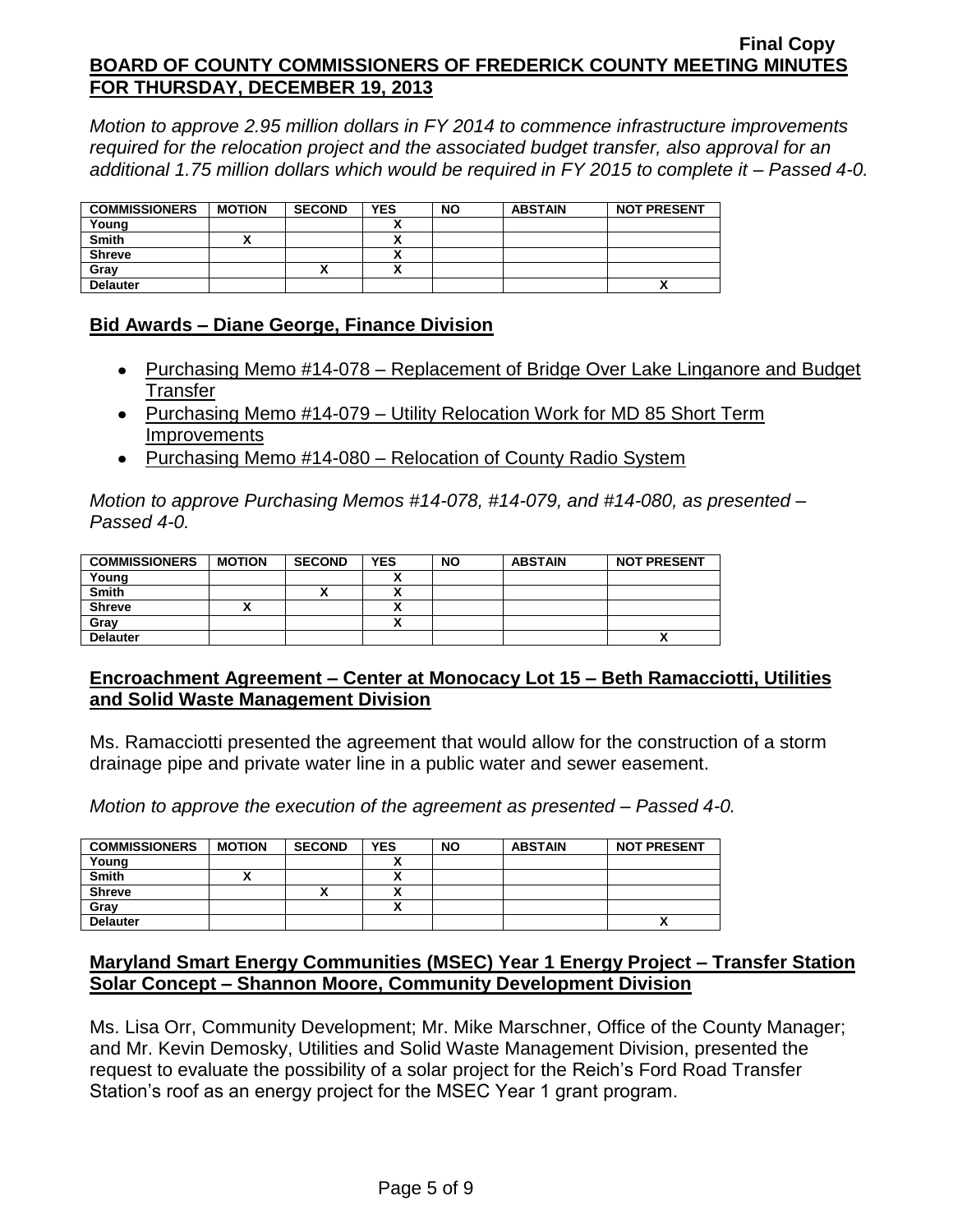*Motion to approve the staff recommendation as presented – Passed 4-0.*

| <b>COMMISSIONERS</b> | <b>MOTION</b> | <b>SECOND</b> | <b>YES</b> | <b>NO</b> | <b>ABSTAIN</b> | <b>NOT PRESENT</b> |
|----------------------|---------------|---------------|------------|-----------|----------------|--------------------|
| Young                |               |               |            |           |                |                    |
| <b>Smith</b>         |               |               |            |           |                |                    |
| <b>Shreve</b>        |               |               |            |           |                |                    |
| Gray                 |               | Λ             |            |           |                |                    |
| <b>Delauter</b>      |               |               |            |           |                | Λ                  |

# **Agricultural Subdivision Potential Transfer Option – Text Amendment Status – Anne Bradley, Community Development Division**

Ms. Bradley, Mr. Jim Gugel, Community Development Division; Mr. Dave Wilkinson, Transfer Development Rights (TDR) workgroup member; and Mr. Bob Black, Frederick County Farm Bureau, were present for the discussion. Staff was directed to return when a text amendment had been drafted with the consensus of the group.

*No action was taken.*

## **Consideration to Accept Petition to Enter into a Development Rights and Responsibilities Agreement - Gladhill Property – Jim Gugel, Community Development Division**

Mr. Gugel presented the petition. Mr. Seymour Stern, Esquire, representing the applicant, commented on the petition.

*Motion to accept the petition and commence with the public hearing process noting that based on the simplicity of the application, it would go directly to public hearing – Passed 3-1.*

| <b>COMMISSIONERS</b> | <b>MOTION</b> | <b>SECOND</b> | <b>YES</b> | <b>NO</b> | <b>ABSTAIN</b> | <b>NOT PRESENT</b> |
|----------------------|---------------|---------------|------------|-----------|----------------|--------------------|
| Young                |               |               |            |           |                |                    |
| <b>Smith</b>         |               |               |            |           |                |                    |
| <b>Shreve</b>        |               | ~             |            |           |                |                    |
| Gray                 |               |               |            |           |                |                    |
| <b>Delauter</b>      |               |               |            |           |                | ↗                  |

# **FY 2015 Base Budget Presentation – Regina Howell, Budget Office, Office of the County Manager**

Ms. Howell gave a PowerPoint presentation on the FY 2015 base budget. She reviewed the FY 2015 revenue and expenditure projections, the 3-year outlook projections, and the departmental base budget requests for the general operating fund. Ms. Howell indicated this was the first step in the budget process.

*No action was taken.*

# **CLOSED SESSION**

Maryland Annotated Code State Government Article § 10-508(a)(3) To consider the acquisition of real property for a public purpose and matters directly related thereto.

Topic – To consider the acquisition of an interest in real property for the purposes of agricultural preservation.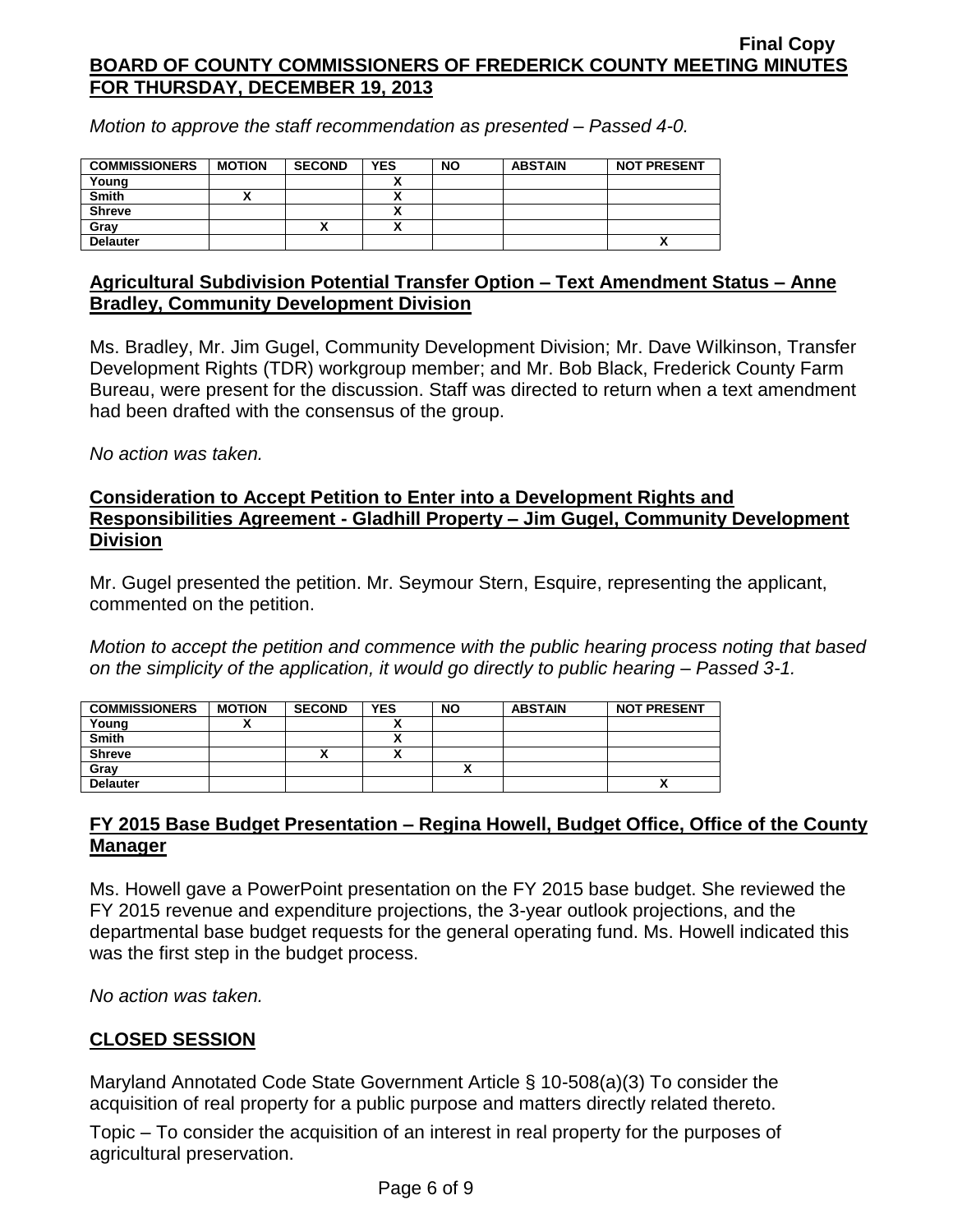*Motion to go into closed session – Passed 4-0.*

| <b>COMMISSIONERS</b> | <b>MOTION</b> | <b>SECOND</b> | <b>YES</b> | <b>NO</b> | <b>ABSTAIN</b> | <b>NOT PRESENT</b>       |
|----------------------|---------------|---------------|------------|-----------|----------------|--------------------------|
| Young                |               |               |            |           |                |                          |
| <b>Smith</b>         |               |               |            |           |                |                          |
| <b>Shreve</b>        |               |               |            |           |                |                          |
| Gray                 |               | "             |            |           |                |                          |
| <b>Delauter</b>      |               |               |            |           |                | $\overline{\phantom{a}}$ |

### **PUBLIC COMMENTS**

None.

# **QUESTIONS – PRESS**

None.

# **COMMISSIONER COMMENTS**

None.

# **ADJOURN**

The meeting adjourned at 12:10 p.m.

Patricia Morrow Recording Secretary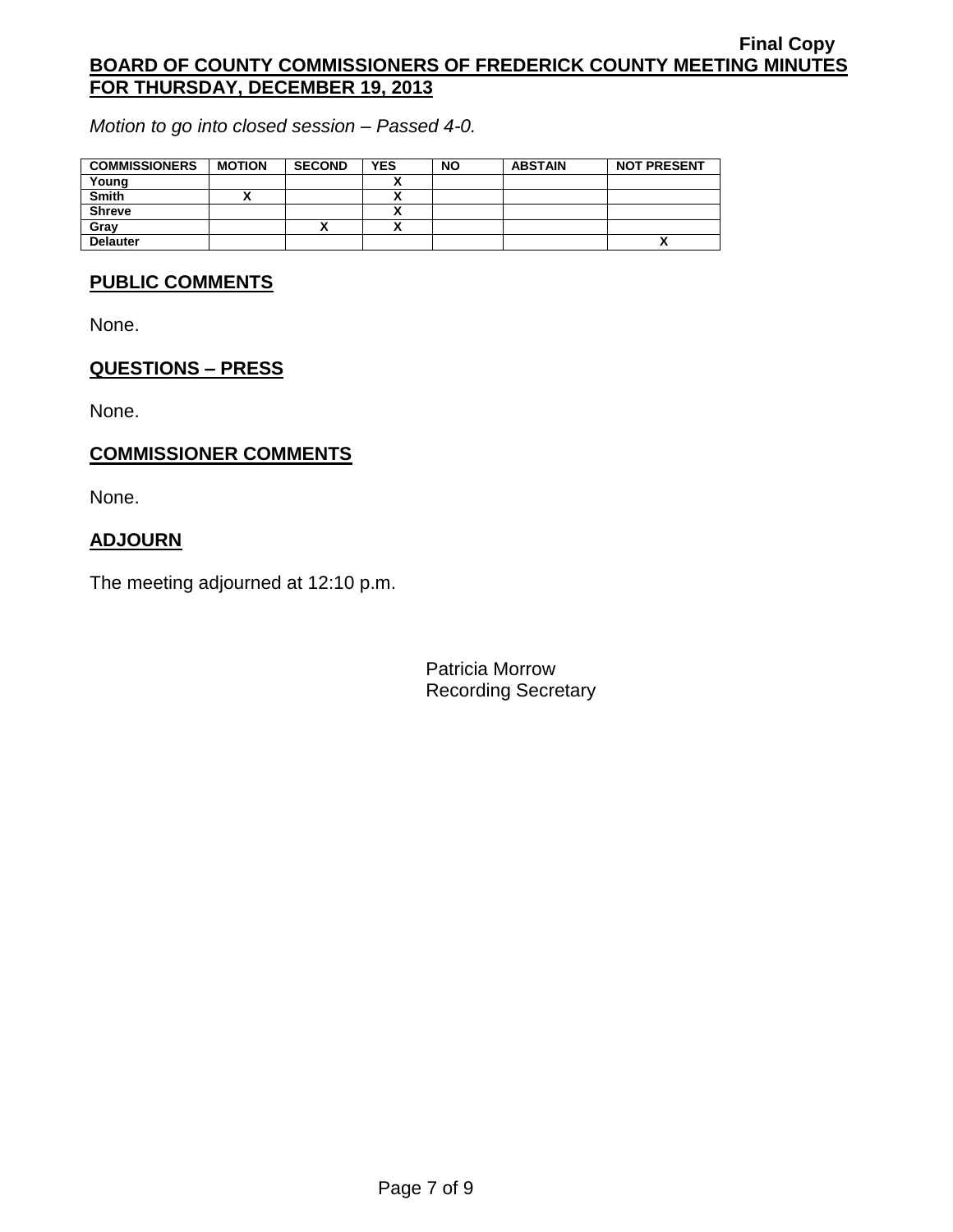# **FORM OF STATEMENT FOR CLOSING THE MEETING OF THURSDAY, DECEMBER 19, 2013**

# **STATUTORY AUTHORITY TO CLOSE SESSION**

# **State Government Article §10-508(a):**

(3) To consider the acquisition of real property for a public purpose and matters directly related thereto.

# **Motion:**

Commissioner Smith moved to go into closed session in accordance with Maryland Annotated Code State Government Article §10-508(a) (3) To consider the acquisition of real property for a public purpose and matters directly related thereto. Commissioner Gray seconded the motion that passed 4-0 with Commissioner Delauter absent.

# **Time and Location:**

12:15 p.m. – Winchester Room, Winchester Hall

# **Topic to be Discussed:**

To consider the acquisition of an interest in real property for the purposes of agricultural preservation.

> Patti Morrow Recording Secretary